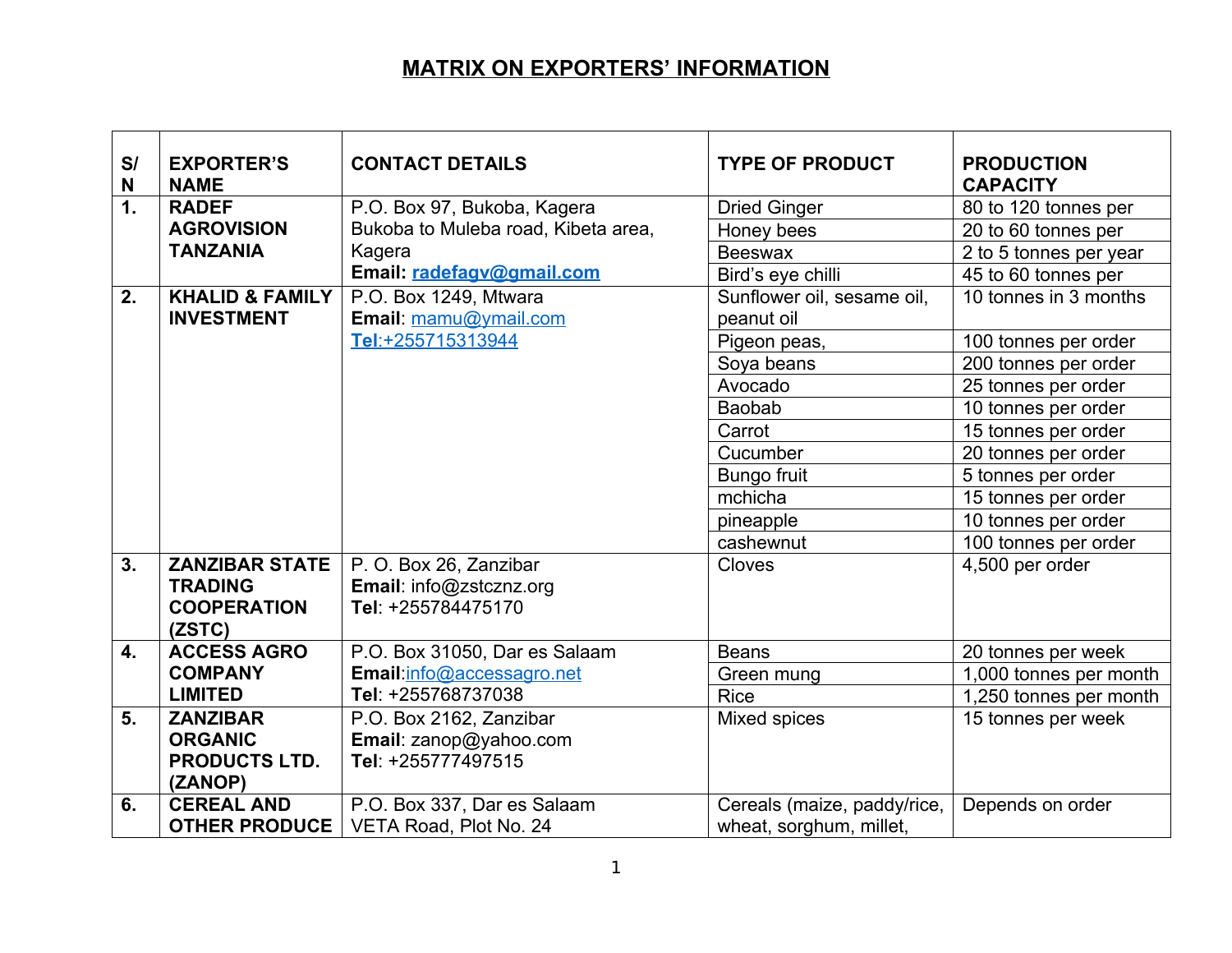|     | <b>BOARD OF</b>                        | Email: info@cerealsboard.go.tz                             | finger millet)                        |                         |
|-----|----------------------------------------|------------------------------------------------------------|---------------------------------------|-------------------------|
|     | <b>TANZANIA (CPB)</b>                  | Tel: +255262321192/+255767266170                           | Pulses/Legumes (pigeon                | Depends on order        |
|     |                                        | Website: www.cerealsboard.go.tz                            | peas, chick peas, cow                 |                         |
|     |                                        |                                                            | peas, beans, green peas)              |                         |
|     |                                        |                                                            | Oil seeds (groundnuts,                | Depends on order        |
|     |                                        |                                                            | sunflower, sesame, palm)              |                         |
|     |                                        |                                                            | Tubers (cassava, irish                | Depends on order        |
|     |                                        |                                                            | potatoes, sweet potatoes,             |                         |
|     |                                        |                                                            | yams, coco yams, ginger,<br>turmeric) |                         |
| 7.  | <b>AFRISIAN</b>                        | P.O. Box 19964, Dar es Salaam                              | Beans and Green mung                  | 100 tonnes per order    |
|     |                                        | Email: parag@afrisian.com                                  | <b>Rice</b>                           | 100 tonnes per order    |
|     |                                        | Tel: +255787841266/+255713233601                           | Green mung                            | 100 tonnes per order    |
| 8.  | <b>GOMZOE</b>                          | P.O. Box 3121, Dar es Salaam                               | Black peppercorns (whole              | 80 tonnes per year      |
|     | <b>INVESTMENT</b>                      | Tabata Kisiwani, Ilala, Dar es Salaam                      | dried)                                |                         |
|     | <b>LIMITED</b>                         | Email: gomzoeltd@gmail.com                                 |                                       |                         |
|     |                                        | Tel: +255766979796                                         |                                       |                         |
| 9.  | <b>ALPHA CHOICE</b><br><b>GROUP OF</b> | P.O. Box 3001, Mwanza                                      | Beef, Rice and Beans                  | 20,000 tonnes per order |
|     | <b>COMPANIES</b>                       | Email: agriexport@tz.alphaafrica.com<br>Tel: +255682006444 |                                       |                         |
| 10. | <b>JJ AGRO</b>                         | P.O. Box 77089, Dar es Salaam                              | Cashew nuts                           | 17 tonnes per month     |
|     | <b>GROWERS LTD</b>                     | IPS Building, 10 <sup>th</sup> floor, Samora               | Fresh avocado                         | 40 ft container every   |
|     |                                        | <b>Avenue/Azikiwe Street</b>                               |                                       | two weeks               |
|     |                                        | Email: operations@jjagrogrowers.com                        | Sesame seeds                          | 2000 tonnes per order   |
|     |                                        | jjagrogrowers@gmail.com                                    | Chia seeds                            | 10 tonnes once a        |
|     |                                        | Tel: +255756051414                                         |                                       | month                   |
|     |                                        | Website: www.jjagrogrowers.com                             | Cocoa beans                           | 17 tonnes once a        |
| 11. | <b>ZANZIBAR SPICE</b>                  | P.O. Box 76, Zanzibar                                      | Mixed spices                          | 10 tonnes per order     |
|     | <b>PRODUCER</b>                        | Email: mtaimour@yahoo.com                                  |                                       |                         |
| 12. | <b>DFCG</b>                            | Tel: +255777476644<br>P.O. Box 105947, Dar es Salaam       | Beans and cloves                      | 100 tonnes per order    |
|     | <b>INTERNATIONAL</b>                   | Email: dfgyworld@hotmail.com                               |                                       |                         |
|     | <b>LIMITED</b>                         | Tel: +255754397278                                         |                                       |                         |
| 13. | <b>RUNGWE</b>                          | P. O. Box 1344, Mbeya                                      | Avocado                               | 1,500 tonnes per order  |
|     | <b>AVOCADO</b>                         | Email: rob.clowes@rungwe-avocado-                          |                                       |                         |
|     |                                        |                                                            |                                       |                         |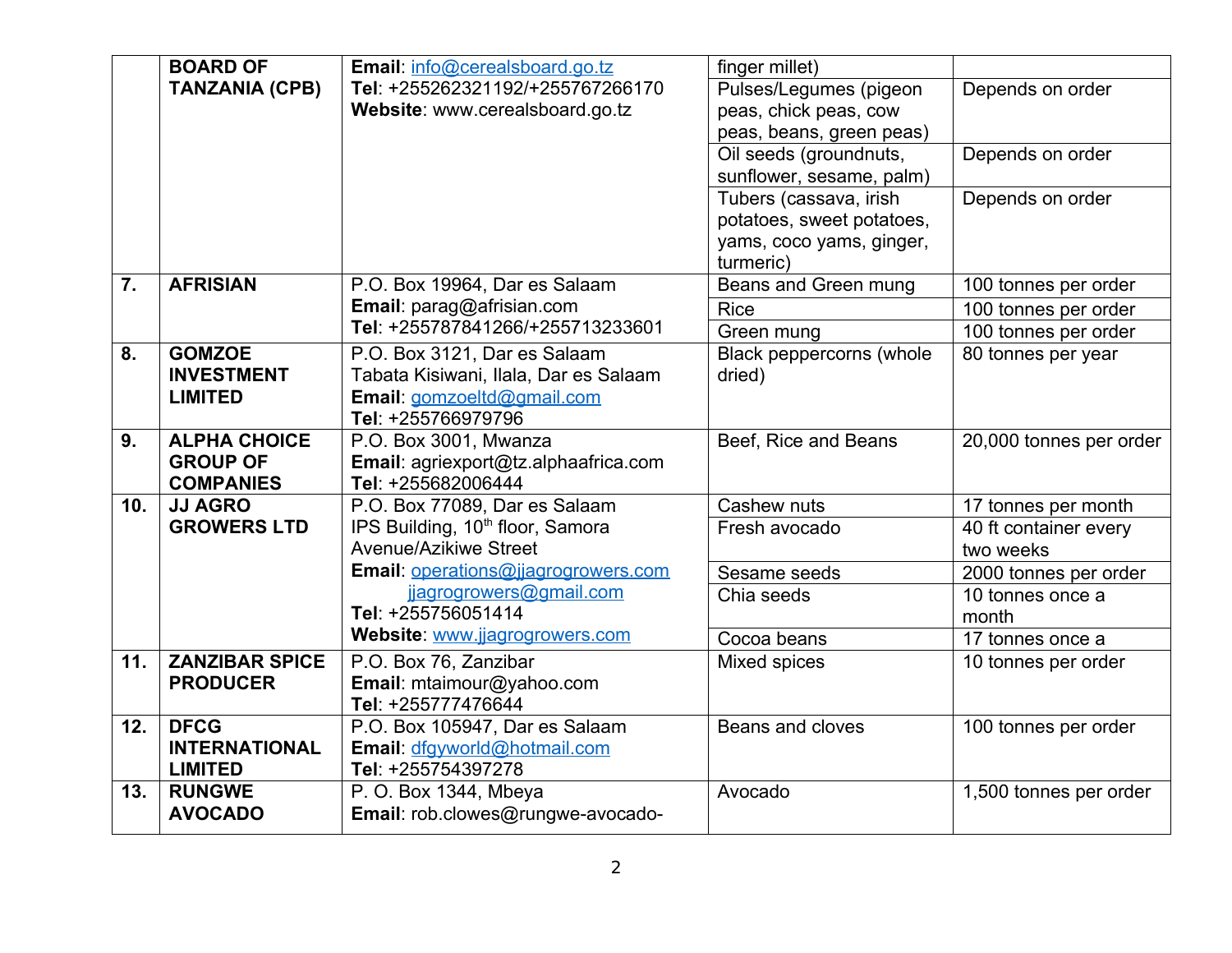|     | <b>COMPANY LTD</b>  | company.com/ tech.@tatepa.com                       |                                |                         |
|-----|---------------------|-----------------------------------------------------|--------------------------------|-------------------------|
| 14. | <b>CSDI</b>         | Tel: +255752731834<br>P.O. Box 34210, Dar es Salaam | <b>Pulses</b>                  | 30,000 tonnes per order |
|     | <b>INVESTMENT</b>   | Email: immaevarist@gmail.com                        |                                |                         |
|     |                     | Tel: +255686009391                                  |                                |                         |
| 15. | <b>TRIANON</b>      | P.O. Box 70565, Dar es Salaam                       | <b>Blackpepper (Raw dried)</b> | 35 tonnes per           |
|     | <b>INVESTMENT</b>   | Email: info@trianon.co.tz                           | and Grounded)                  | month/peak season, 150  |
|     | <b>LIMITED</b>      | Tel: +255759006161/+255714286988                    |                                | tonnes per year         |
|     |                     | Website: www.trianon.co.tz                          | Cloves (whole dried)           | 24 tonnes per month,    |
|     |                     |                                                     |                                | 90 tonnes per year      |
|     |                     |                                                     | Cinnamon (Unscraped            | 70 tonnes per year, no  |
|     |                     |                                                     | barks-dried)                   | supply during the       |
|     |                     |                                                     |                                | monsoon rain            |
|     |                     |                                                     | Cardamon (whole dried)         | 10 tonnes per month,    |
|     |                     |                                                     |                                | 50 tonnes per year      |
|     |                     |                                                     | Green Cardamon (whole          | 1 tonnes per month, 10  |
|     |                     |                                                     | dried)                         | tonnes per year         |
| 16. | <b>EXPORTERS</b>    | P.O. Box 10784, Dar es Salaam                       | Green mung, chickpeas &        | 10 tonnes per order     |
|     | (QPE)               | Email: qualitypulseexporters@gmail.com              | groundnut                      |                         |
| 17. | <b>COMPANERO</b>    | P.O. Box 7709, Dar es Salaam                        | <b>Blackpepper (Raw dried</b>  | 35 tonnes per month,    |
|     | <b>FARMERS</b>      | Email: info@companerofarmers.co.tz                  | and grounded)                  | 150 tonnes per year     |
|     | <b>TANZANIA LTD</b> | Tel: +255655991344/+255759006161                    | Cloves (whole dried)           | 24 tonnes per month,    |
|     |                     | Website www.companerofarmers.co.tz                  |                                | 90 tonnes per year      |
|     |                     |                                                     | Cinnamon (Unscraped            | 70 tonnes per year, no  |
|     |                     |                                                     | barks-dried)                   | supply during the       |
|     |                     |                                                     |                                | monsoon rain            |
|     |                     |                                                     | Cardamon (whole dried)         | 10 tonnes per month,    |
|     |                     |                                                     |                                | 50 tonnes per year      |
|     |                     |                                                     | Green Cardamon (whole          | 1 ton per month, 10     |
|     |                     |                                                     | dried)                         | tonnes per year         |
| 18. | <b>AMAGRO</b>       | Email: bilalihamad5@gmail.com                       | Papaya                         | 1 ton per week          |
|     | <b>AGROBUSINESS</b> | Tel: +255656300532/+255776636697                    |                                | 4.5 to 5 tonnes per     |
|     | <b>LIMITED</b>      |                                                     |                                | month                   |
| 19. | <b>RV-EXPORTERS</b> | P.O.Box 7884, Dar es Salaam                         | Green mung                     | 200 tonnes per week     |
|     |                     | Email: admin@rvexports.com                          |                                |                         |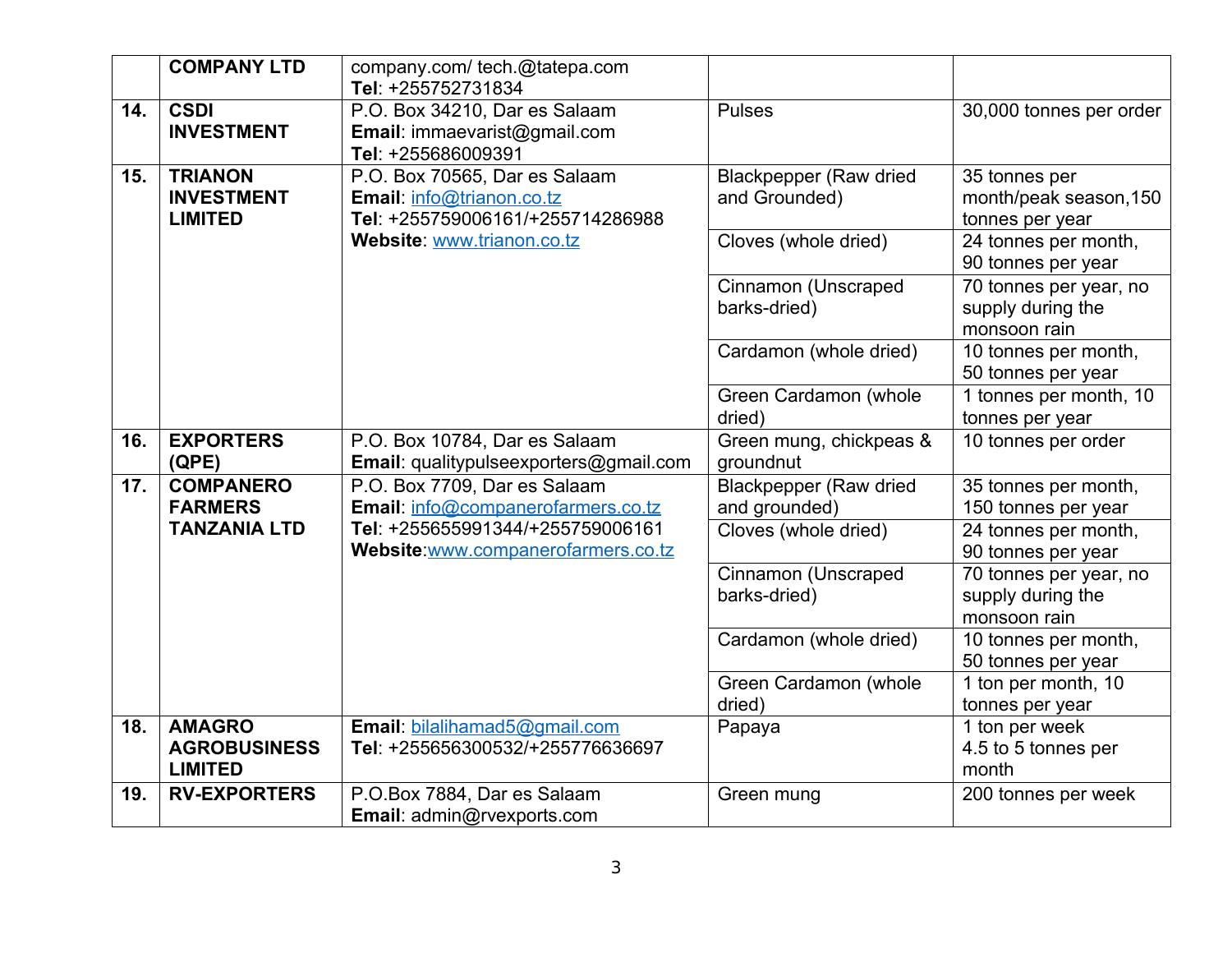|     |                       | Tel: +255787156146                                      |                                          |                                 |
|-----|-----------------------|---------------------------------------------------------|------------------------------------------|---------------------------------|
| 20. | <b>AIBRA GROUP</b>    | P.O.Box 76447, Dar es Salaam                            | Cardamon, cloves, fresh                  | 5 tonnes per week               |
|     | <b>LIMITED</b>        | Email: ceo@aibragroup.com                               | ginger                                   |                                 |
|     |                       | Tel: +255753896797/+255684704240                        | Cinnamon                                 | 4 tonnes per week               |
|     |                       |                                                         | <b>Turmeric</b>                          | 8 tonnes per week               |
|     |                       |                                                         | Coconut water                            | 15 tonnes per week              |
|     |                       |                                                         | <b>Black pepper</b>                      | 5 tonnes per week               |
|     |                       |                                                         | Lamb meat                                | 20 tonnes per week              |
| 21. | <b>MEGNACIO CO.</b>   | P.O. Box 78779, Dar es Salaam                           | <b>Pulses</b>                            | 100 tonnes per week             |
|     | <b>LTD</b>            | Email: moses.gunda@megnacio.co.tz<br>Tel: +255713123043 |                                          |                                 |
| 22. | <b>GBRI BUSINESS</b>  | P. O. Box 2083, Iringa                                  | Avocado, beans and peas                  | 20 tonnes per week              |
|     | <b>SOLUTIONS (EAT</b> | Email: info@eatfresh.co.tz                              |                                          |                                 |
|     | FRESH)                | Tel: +255765669672                                      |                                          |                                 |
| 23. | <b>KIBE'S FOOD</b>    | P.O. Box 77405, Dar es Salaam                           | Spice powders (Tea                       | 2 tonnes of each per            |
|     | <b>AND SUPPLIES</b>   | Email: kibefoodsandsupplies@gmail.com                   | Masala, Cinnamon, Ginger,                | month                           |
|     | <b>LTD</b>            | Tel: +255758493030/+255754622722                        | Coriander, Cloves, Cumin)<br>Coconut oil |                                 |
|     |                       |                                                         |                                          | 5000 litres per month           |
|     |                       |                                                         | Coconut soap, palm soap                  | 1000 cartonnes (72              |
|     |                       |                                                         |                                          | pieces per carton) per<br>month |
|     |                       |                                                         | Coconut body jelly                       | 1000 cartons (24 pieces         |
|     |                       |                                                         |                                          | per carton) per month           |
|     |                       |                                                         | Organic avocado powder,                  | 2 tonnes per month              |
|     |                       |                                                         | baobab powder                            |                                 |
|     |                       |                                                         | Palm oil                                 | 1000 litres per month           |
|     |                       |                                                         | Pure baobab oil                          | 2500 litres per month           |
|     |                       |                                                         | Raw baobab                               | 3 tonnes per month              |
|     |                       |                                                         | Raw red onions, raw                      | 2 tonnes per month              |
|     |                       |                                                         | peanuts                                  |                                 |
| 24. | <b>SAT HOLISTIC</b>   | P.O. Box 6369, Morogoro                                 | Blackpepper (whole dried)                | 2 containers per year           |
|     | <b>GROUP LTD</b>      | Tushikamane Centre, Kilakala road,                      | Cloves (whole dried)                     | 1 container per year            |
|     |                       | Morogoro                                                | Cinnamon (whole dried                    | 2 containers per year           |
|     |                       | Email: sales@kilimo.org                                 | chips)                                   |                                 |
|     |                       | Tel: +255655219060                                      | Ginger (dried sliced chips)              | 1 container per year            |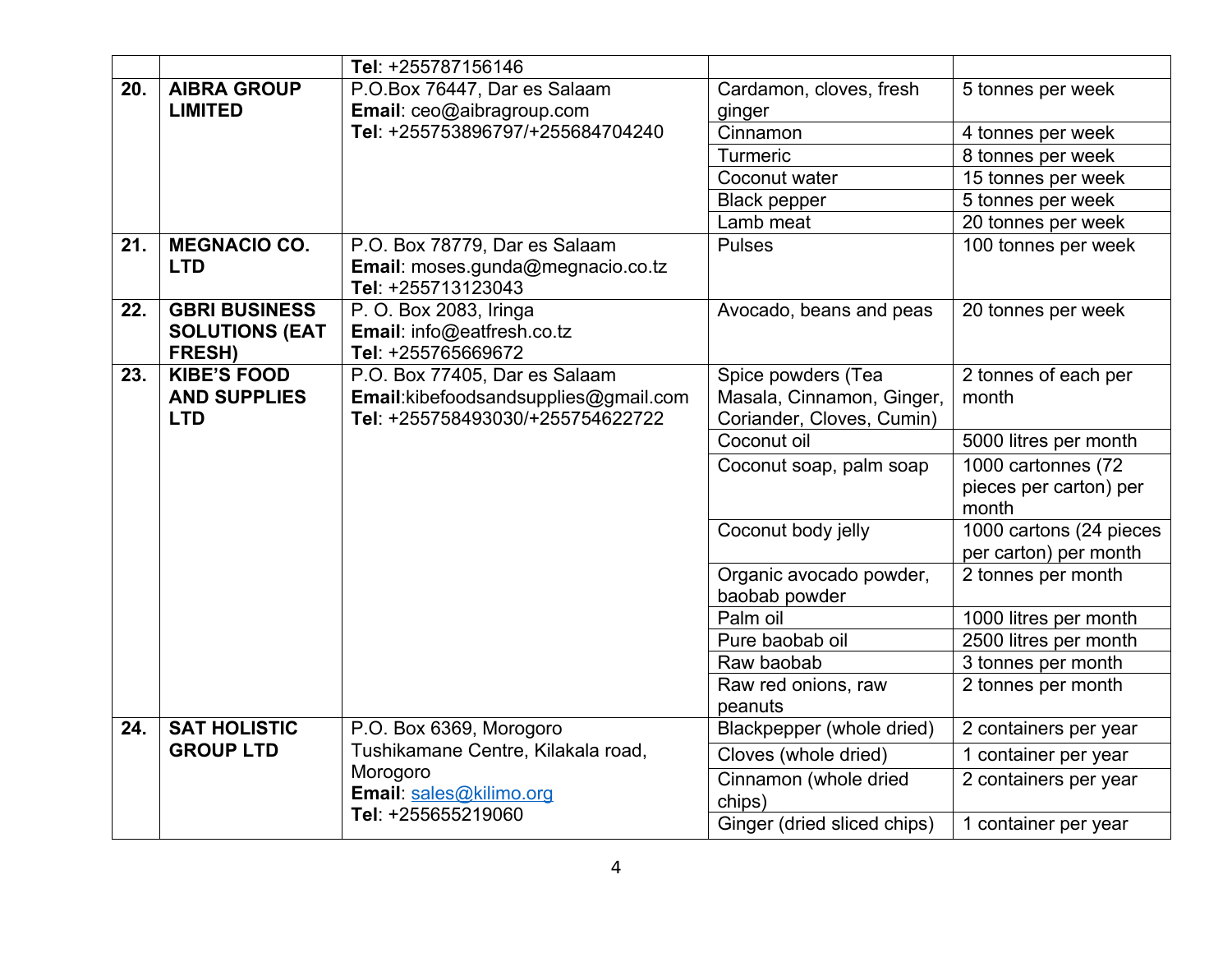|     |                                                                                            | Website: www.kilimo.org                                                                                                                           | Turmeric (dried sliced<br>chips)                                                                                  | 2 containers per year          |
|-----|--------------------------------------------------------------------------------------------|---------------------------------------------------------------------------------------------------------------------------------------------------|-------------------------------------------------------------------------------------------------------------------|--------------------------------|
| 25. | <b>UNIQUE FOOD</b><br><b>ENTERPRISES</b>                                                   | P.O. Box 42646, Dar es Salaam<br>Mariam Tower, 7 <sup>th</sup> floor, Lindi and<br>Shaurimoyo Street, Ilala, Dar es Salaam                        | Tea masala, pilau masala,<br>special mix masala, BBQ<br>masala                                                    | 5 tonnes per year              |
|     |                                                                                            | Email: info@uniquefoodsltd.co.tz<br>Tel: +255715849491                                                                                            | Spices powder (Ginger,<br>Cinnamon, Cardamon,<br>Blackpper, Lemongrass,<br>Cloves, Cumin, Garlic)                 | 5 tonnes per year              |
| 26. | <b>TANZANIA</b><br><b>SUNFLOWER</b><br><b>PROCESSING</b><br><b>ASSOCIATION</b><br>(TASUPA) | Email: georgemsengi@gmail.com<br>Tel: +255788812958                                                                                               | Sunflower                                                                                                         | 800 to 1000 tonnes per<br>year |
| 27. | <b>SOMAN AGRO</b><br><b>EXPORTS</b><br><b>LIMITED</b>                                      | Dar es Salaam<br>Email: somaniagro17@gmail.com<br>Tel: +255786774095                                                                              | Pulses and spices                                                                                                 | 60,000 tonnes per order        |
| 28. | <b>BERTHA AGRI-</b><br><b>BUSINESS</b>                                                     | P.O. Box 3988, Dar es Salaam<br>Tabata Kisukuru, Dar es Salaam                                                                                    | Mchicha                                                                                                           | 5 to 10 tonnes per<br>month    |
|     | <b>ENTERPRISE</b>                                                                          | Email: berthaorganicfoods7@gmail.com                                                                                                              | Lemon grass                                                                                                       | 4 to 8 tonnes per month        |
|     |                                                                                            | Tel: +255766812554                                                                                                                                | <b>Coriander seeds</b>                                                                                            | 6 to 12 tonnes per<br>month    |
|     |                                                                                            |                                                                                                                                                   | Sweet potatoes                                                                                                    | 10 to 15 tonnes per<br>month   |
| 29. | <b>AR LOGISTICS (T)</b><br><b>LTD</b>                                                      | P.O. Box 21312, Dar es Salaam<br><b>Email: operations@arlogistics.co.tz</b><br>Tel: +255769796693/+255777906616<br>Website: www.arlogistics.co.tz | Coffee beans, Soy beans,<br>Red beans, Maize,<br>Sunflower seeds, Sesame<br>seeds, Avocado, Cashew<br>nuts, Cocoa | Depends on order               |
| 30. | <b>ASSOCIATION OF</b><br><b>MANGO</b><br><b>GROWERS</b>                                    | Email: muyuni12@yahoo.com<br>Tel: +255715312036/ +255776660409                                                                                    | Mango crop                                                                                                        | 50 tonnes per season           |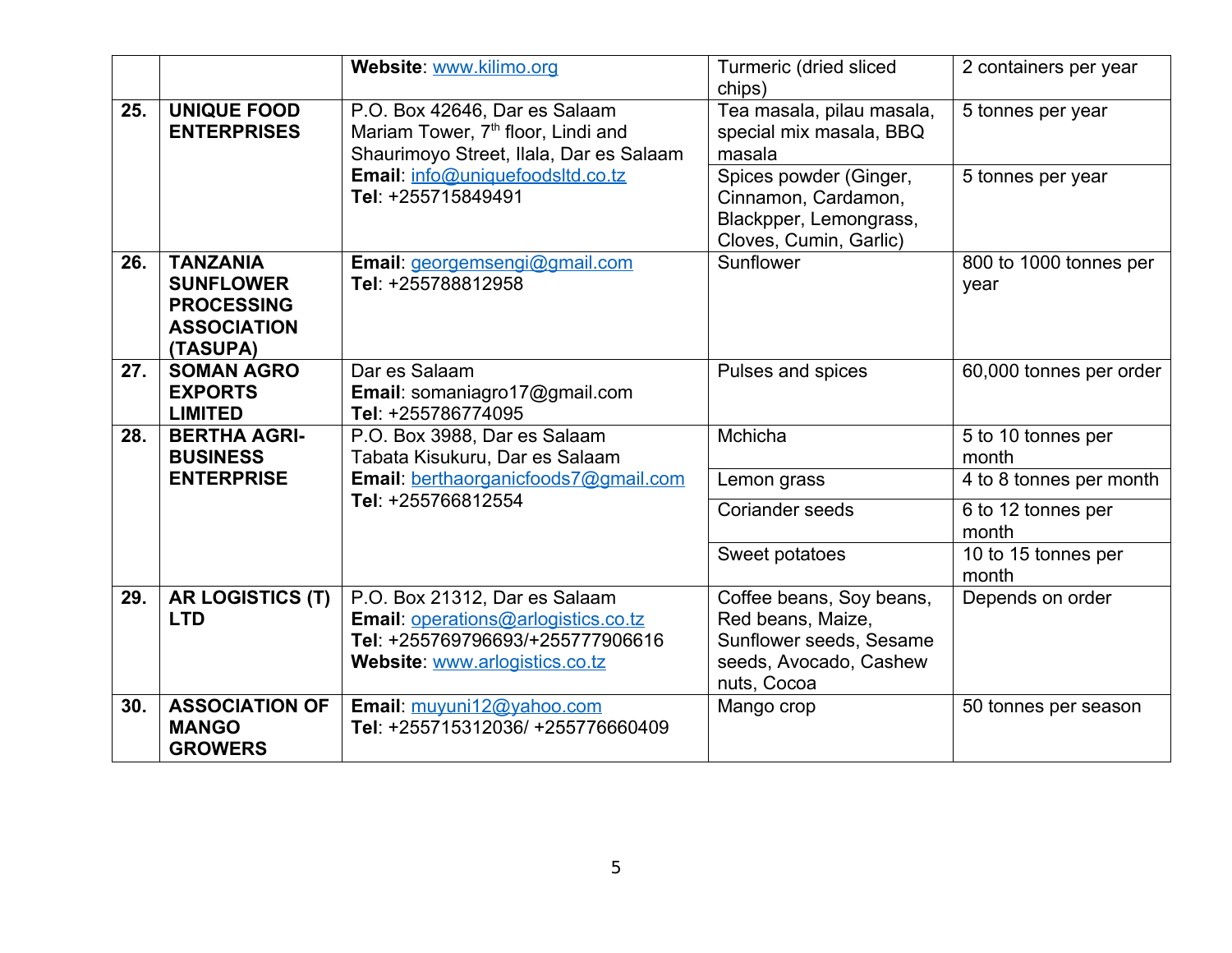| 31. | <b>INTERSTATE</b><br><b>FARM</b>                       | ZO Spaces building, office no. 3, Block no<br>4, New Bagamoyo Road, Dar es Salaam<br>Tel: +255762003489/+255714990810 | Coffee (Arabica) in the<br>form of Green Beans and<br><b>Roasted Beans</b><br>Cashew nuts (grade          | 400 tonnes per year for<br>Green Beans and 50<br>tonnes per year for<br>roasted beans<br>• 240 tonnes per year                                                                                                                                                  |
|-----|--------------------------------------------------------|-----------------------------------------------------------------------------------------------------------------------|-----------------------------------------------------------------------------------------------------------|-----------------------------------------------------------------------------------------------------------------------------------------------------------------------------------------------------------------------------------------------------------------|
|     |                                                        |                                                                                                                       | WW320, WW240 and<br>WW180)                                                                                | for WW320<br>• 120 tonnes per year<br>for WW240<br>• 40 tonnes per year<br>for WW180                                                                                                                                                                            |
| 32. | <b>APECK</b><br><b>INTERNATIONAL</b><br><b>LIMITED</b> | P.O. Box 65268, Dar es Salaam<br>29/30 Block C, Kwembe, Dar es Salaam<br>Tel: +255754662370/+255789521010             | Cereals (Paddy and Rice)                                                                                  | • 5000 tonnes for<br>Paddy<br>• 5000 tonnes for Rice                                                                                                                                                                                                            |
|     |                                                        | Email: info@apeckinternational.com<br>Website: www.apeckinternational.com                                             | Pulses/legume (Beans,<br>Soya Beans, Green<br>moong, Pigeon peas, Cow<br>peas, Chick peas, Green<br>Peas) | • 4,000 tonnes for<br><b>Beans</b><br>• 4,000 tonnes for<br>Soya beans<br>• 6,000 tonnes for<br>Green mung<br>• 5,500 tonnes for<br>Pigeon peas<br>• 3,000 tonnes for Cow<br>peas<br>• 5,000 tonnes for<br>Chick peas<br>• 3500 tonnes for<br><b>Green Peas</b> |
|     |                                                        |                                                                                                                       | Oil seeds (Groundnuts,<br>Sesame, Sunflower)                                                              | • 3,000 tonnes for<br>Groundnuts<br>• 5,000 tonnes for<br>Sesame<br>• 2,000 tonnes for<br>Sunflower                                                                                                                                                             |
|     |                                                        |                                                                                                                       | Spices (all types)                                                                                        | • 2,000 tonnes per                                                                                                                                                                                                                                              |
| 33. | <b>LIMA KWANZA</b>                                     | P.O. Box 6173, Mbeya                                                                                                  | Avocado                                                                                                   | 2,000 tonnes per order                                                                                                                                                                                                                                          |
|     | <b>LIMITED</b>                                         | Email: limatanzaniamail.com/                                                                                          |                                                                                                           |                                                                                                                                                                                                                                                                 |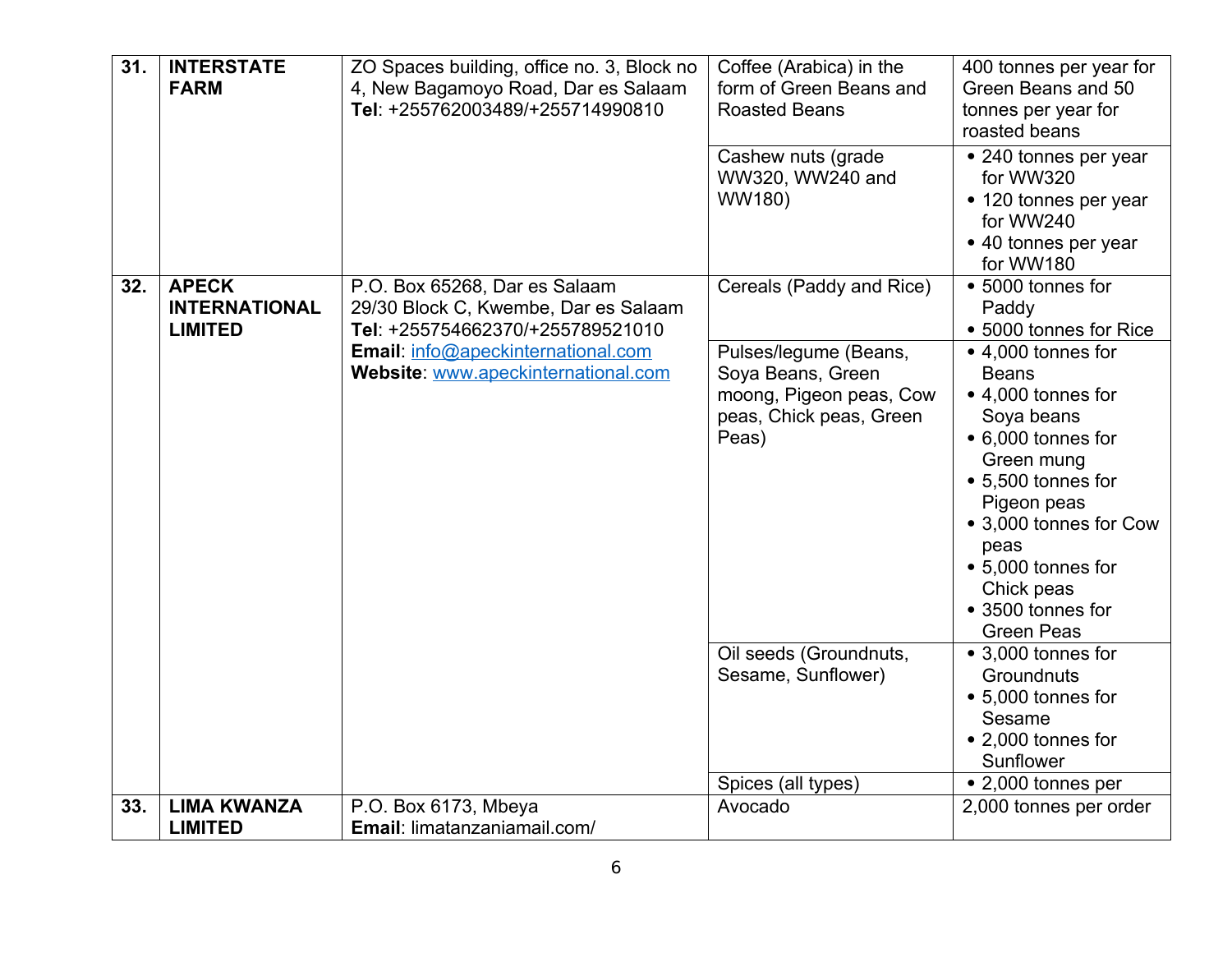|     |                                                                                                  | erick.smeets@binternet.com<br>Tel: +255687599875                                                                                                            |                                                                                |                                                                                                 |
|-----|--------------------------------------------------------------------------------------------------|-------------------------------------------------------------------------------------------------------------------------------------------------------------|--------------------------------------------------------------------------------|-------------------------------------------------------------------------------------------------|
| 34. | <b>PECULIARY</b><br><b>INCEPTION FOR</b><br><b>HORTICULTURAL</b><br><b>DEVELOPMENT</b><br>(PIHD) | P.O. Box 507, Njombe, Iringa<br>Email: ehongoli@yahoo.com<br>Tel: +255754632982                                                                             | Avocado                                                                        | 16,700 tonnes per order                                                                         |
| 35. | <b>TOAT COMPANY</b><br><b>LTD</b>                                                                | P.O.Box 14277, Dar es Salaam<br>Email: gilbert.kamugisha@gmail.com<br>Tel: +255714915797                                                                    | Avocado                                                                        | 140 tonnes per order                                                                            |
| 36. | <b>TANZANICE</b><br><b>AGROFOODS</b><br><b>LIMITED</b>                                           | P.O. Box 60654, Dar es Salaam<br>Email: matilda.byanda@tanzanice.co.tz<br>Tel: +255712602 452                                                               | Avocado and ginger                                                             | 1000 tonnes per order                                                                           |
| 37. | <b>AGROKIBITI</b><br><b>LIMITED</b>                                                              | P.O. Box 2226, Dar es Salaam<br>Physical Address: 226, Sinza Mori, Dar<br>es Salaam<br>Email: spices@swahilispices.com                                      | Ginger (powder, fresh)                                                         | • 80 tonnes per year<br>for dried and powder<br>• 1000 tonnes per year<br>for fresh ginger      |
|     |                                                                                                  | nathaniel.kombe@swahilispices.com                                                                                                                           | Cinnamon (whole dried)                                                         | 20 tonnes per year                                                                              |
|     |                                                                                                  | Tel: +255716000696/+255620655791<br>Website: www.swahilispices.com                                                                                          | Cardamon (whole dried)                                                         | 18 tonnes per year                                                                              |
|     |                                                                                                  | <b>Contact Person: Nathaniel R. Kombe</b>                                                                                                                   | Blackpepper (whole dried)                                                      | 100 tonnes per year                                                                             |
|     |                                                                                                  |                                                                                                                                                             | Habanero (powder, fresh),<br>Bird Eye Chilli (powder,<br>chilli flakes, fresh) | 50 tonnes per year                                                                              |
| 38. | <b>ACE</b><br><b>COMMODITIES</b><br><b>LIMITED</b>                                               | P.O. Box 79332, Dar es Salaam<br>Block 19, Jamhuri Street, Dar es Salaam<br>Email: acecommoditiestz@gmail.com<br>Tel:<br>+255712111111/+971589012331(whatsa | Ginger (whole dried,<br>powder, fresh)                                         | • 100 tonnes per year<br>for whole dried<br>and/or powder<br>• 500 tonnes per year<br>for fresh |
|     |                                                                                                  | pp)                                                                                                                                                         | Clove (whole dried)                                                            | 500 tonnes per year                                                                             |
|     |                                                                                                  |                                                                                                                                                             | Black pepper (whole dried)                                                     | 500 tonnes per year                                                                             |
|     |                                                                                                  |                                                                                                                                                             | Cinnamon (whole dried)                                                         | 20 tonnes per year                                                                              |
|     |                                                                                                  |                                                                                                                                                             | Cardamon (whole dried)                                                         | 20 tonnes per year                                                                              |
|     |                                                                                                  |                                                                                                                                                             | Turmeric (Sliced, whole<br>dried and fresh)                                    | • 80 tonnes per year<br>for sliced, whole                                                       |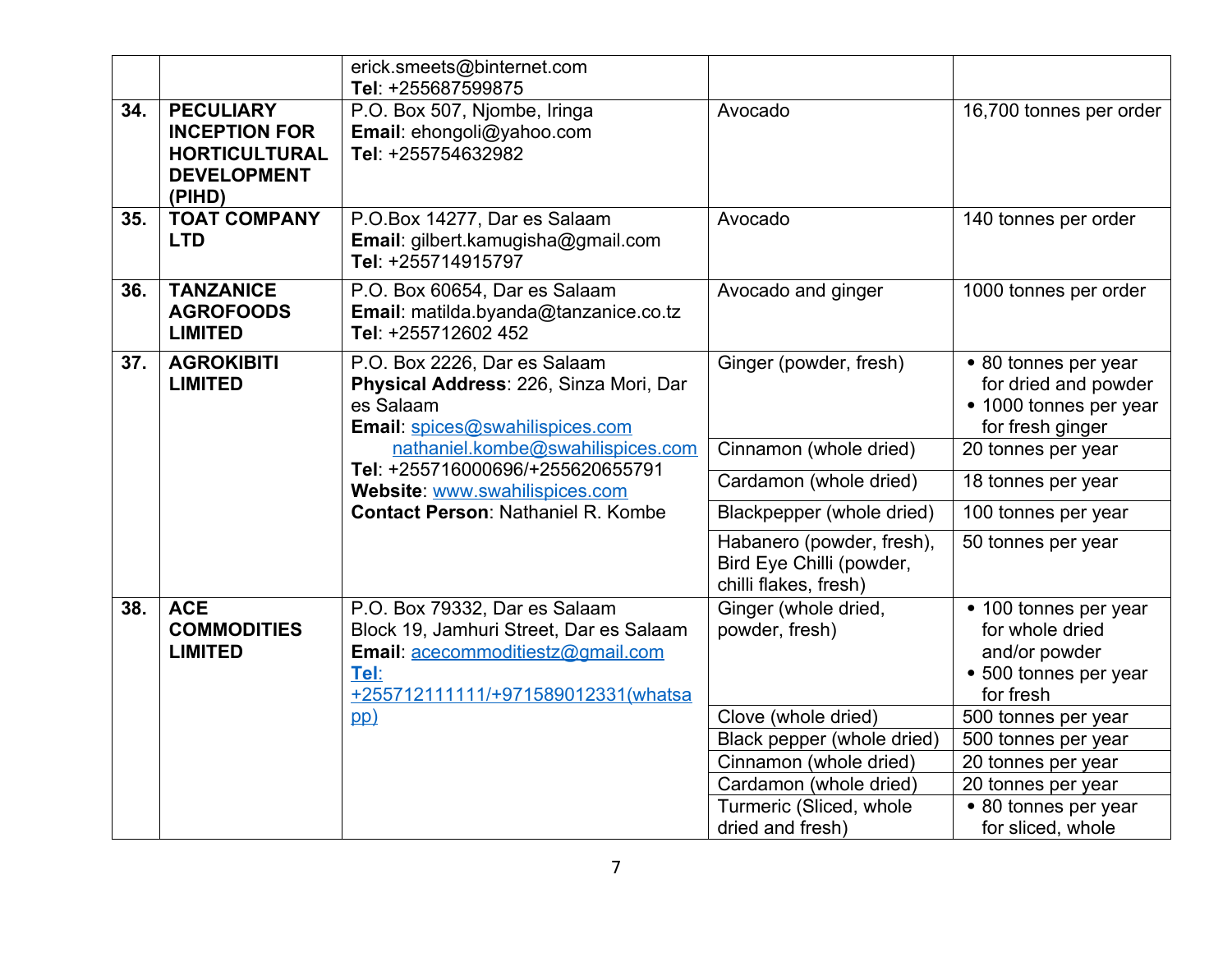| 39. | <b>TUNU</b>                                             |                                                                                                                                   |                                        | dried and/or powder<br>• 100 tonnes per year<br>for whole dried<br>• 1000 tonnes per year<br>for fresh |
|-----|---------------------------------------------------------|-----------------------------------------------------------------------------------------------------------------------------------|----------------------------------------|--------------------------------------------------------------------------------------------------------|
|     | <b>AGRIPRODUCTS</b><br><b>AND</b><br><b>CONSULTANCY</b> | P.O. Box 39844, Dar es Salaam<br>Pugu Kinyamwezi, Ilala, Dar es Salaam<br>Email: tunuagriproducts@gmail.com<br>Tel: +255754749282 | Ginger (whole dried,<br>powder, fresh) | • 80 tonnes per year<br>for whole dried<br>and/or powder<br>• 1000 tonnes per year<br>for fresh        |
|     |                                                         |                                                                                                                                   | Clove (whole dried)                    | 50 tonnes per year                                                                                     |
|     |                                                         |                                                                                                                                   | Black pepper (whole dried)             | 100 tonnes per year                                                                                    |
|     |                                                         |                                                                                                                                   | Cinnamon (whole dried)                 | 20 tonnes per year                                                                                     |
|     |                                                         |                                                                                                                                   | Cardamon (whole dried)                 | 10 tonnes per year                                                                                     |
|     |                                                         |                                                                                                                                   | Turmeric (sliced, whole                | • 80 tonnes per year                                                                                   |
|     |                                                         |                                                                                                                                   | dried and fresh)                       | for whole dried                                                                                        |
|     |                                                         |                                                                                                                                   |                                        | and/or powder                                                                                          |
|     |                                                         |                                                                                                                                   |                                        | • 100 tonnes whole                                                                                     |
|     |                                                         |                                                                                                                                   |                                        | dried                                                                                                  |
|     |                                                         |                                                                                                                                   |                                        | • 1000 tonnes per year                                                                                 |
| 40. | <b>AGRIOASIS</b>                                        |                                                                                                                                   |                                        | for fresh                                                                                              |
|     | <b>INTERNATIONAL</b>                                    | P.O. Box 1730, Dar es Salaam<br>Email:ceo@oasisgroup.co.tz/                                                                       | Ginger (whole dried,<br>powder, fresh) | • 80 tonnes per year<br>for whole dried                                                                |
|     | <b>LIMITED</b>                                          | info@oasisgroup.co.tz                                                                                                             |                                        | and/or powder                                                                                          |
|     |                                                         | Tel: +255767246667                                                                                                                |                                        | • 1000 tonnes per year                                                                                 |
|     |                                                         |                                                                                                                                   |                                        | for fresh                                                                                              |
|     |                                                         |                                                                                                                                   | Clove, black pepper (whole             | 50 tonnes per year                                                                                     |
|     |                                                         |                                                                                                                                   | dried)                                 |                                                                                                        |
|     |                                                         |                                                                                                                                   | Cardamon (whole dried)                 | 10 tonnes per year                                                                                     |
|     |                                                         |                                                                                                                                   | Cinnamon (whole dried)                 | 20 tonnes per year                                                                                     |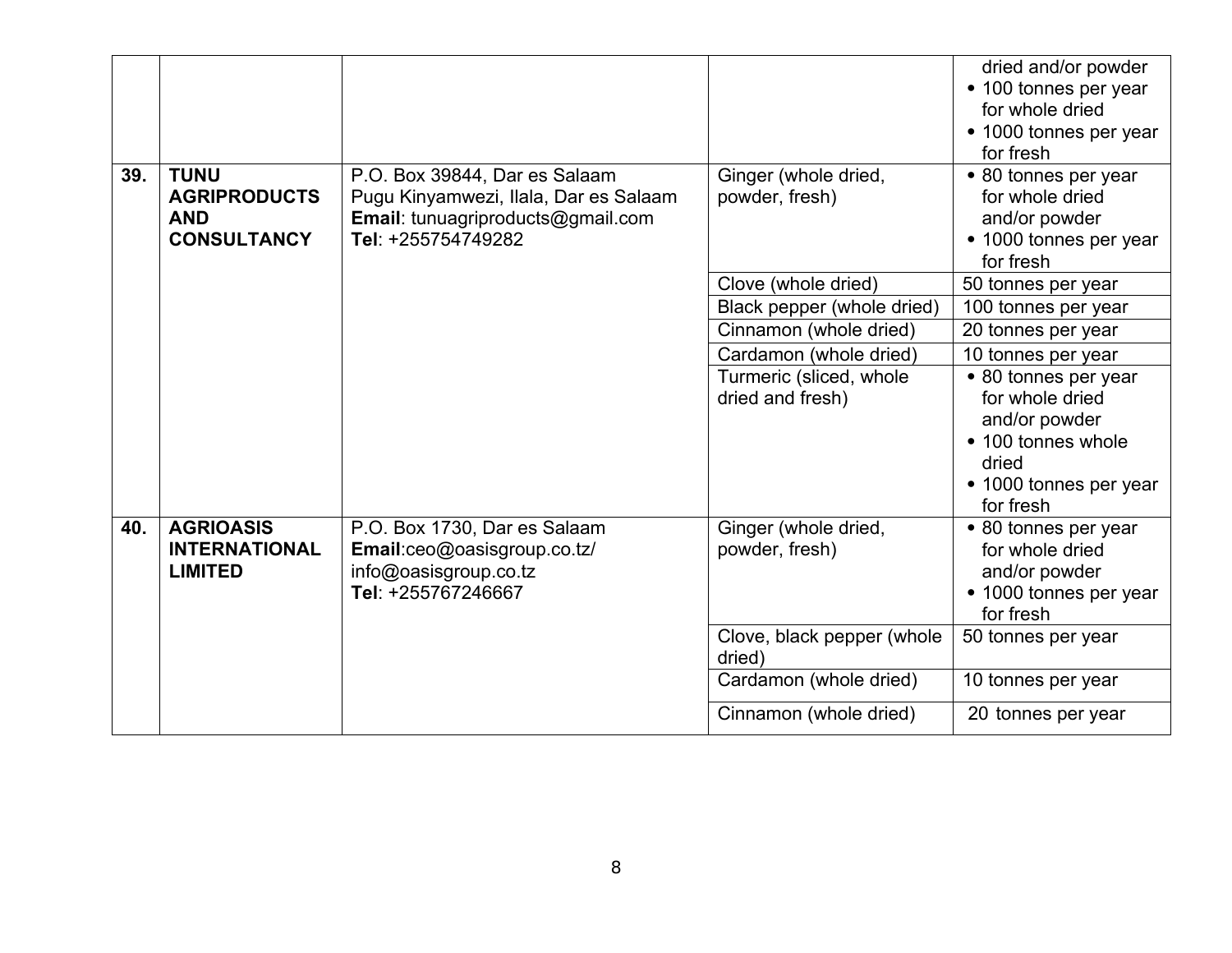|     |                                                           |                                                                                                                | Turmeric (sliced whole<br>dried and fresh) | • 80 tonnes per year<br>for sliced whole dried<br>and/or powder<br>• 100 tonnes per year<br>for whole dried<br>• 1000 tonnes per year<br>for fresh |
|-----|-----------------------------------------------------------|----------------------------------------------------------------------------------------------------------------|--------------------------------------------|----------------------------------------------------------------------------------------------------------------------------------------------------|
|     |                                                           |                                                                                                                | African Bird Eye Chili<br>(whole dried)    | 20 tonnes per year                                                                                                                                 |
| 41. | <b>TANZANIA</b><br><b>CARVERS</b><br><b>ASSOCIATION</b>   | P.O Box 35117, Dar es Salaam<br>Email: chawasawata@yahoo.com<br>Tel: +255715494279/0787702929                  | <b>Arts and Crafts</b>                     | Depends on order                                                                                                                                   |
| 42. | <b>WC ARTISAN</b><br><b>COLLECTIONS</b><br><b>LTD</b>     | 50 Msasani Road, Oysterbay, Kinondoni,<br>Dar es Salaam<br>Email: lorenza@womencraft.org<br>Tel: +255769841712 | Home decor and<br>accessories              | Depends on order                                                                                                                                   |
| 43. | <b>KILOLO FARM</b><br><b>PRODUCTS</b><br><b>LIMITED</b>   | P.O. Box 12589, Njombe, Iringa<br>Email: angelo.buberwa10@gmail.com<br>Tel: +255766164185                      | Avocado and green beans                    | 10 tonnes per week                                                                                                                                 |
| 44. | <b>KORONGO 3</b><br><b>AGRIBUSINESS</b><br><b>LIMITED</b> | P.O. Box 12069, Arusha<br>Email: info@korongo3.com<br>Tel: +255768825116                                       | Fresh beans and avocado                    | 150 tonnes per month                                                                                                                               |
| 45. | <b>KALENGA FARM</b>                                       | P.O. Box 16375, Dar es Salaam<br>Email: kalengafarmtz@gmail.com                                                | Ginger, avocado, lady<br>finger            | 10 tonnes per month                                                                                                                                |
|     |                                                           | Tel: +255715552246                                                                                             | Onions                                     | 15 tonnes per month                                                                                                                                |
|     |                                                           |                                                                                                                | Groundnuts, Coconuts,<br>spices            | 10 tonnes per week                                                                                                                                 |
| 46. | <b>DFCG</b><br><b>INTERNATIONAL</b><br><b>LIMITED</b>     | P.O. Box 1075, Dar es Salaam<br>Email: dfgyworld@hotmail.com<br>Tel: +255684704240                             | Green beans                                | 5 tonnes per week                                                                                                                                  |
| 47. | <b>SHAKACIA LTD</b>                                       | P.O. Box 13964, Dar es Salaam<br>Email: wkajula97@gmail.com<br>Tel: +255783791149                              | Green beans                                | 15 tonnes per week                                                                                                                                 |
| 48. | <b>PROLINA GREEN</b><br><b>FARMS AND</b>                  | P.O.Box 21336, Dar es Salaam<br>Email: maarifa20@gmail.com                                                     | Green beans                                | 10 tonnes per week                                                                                                                                 |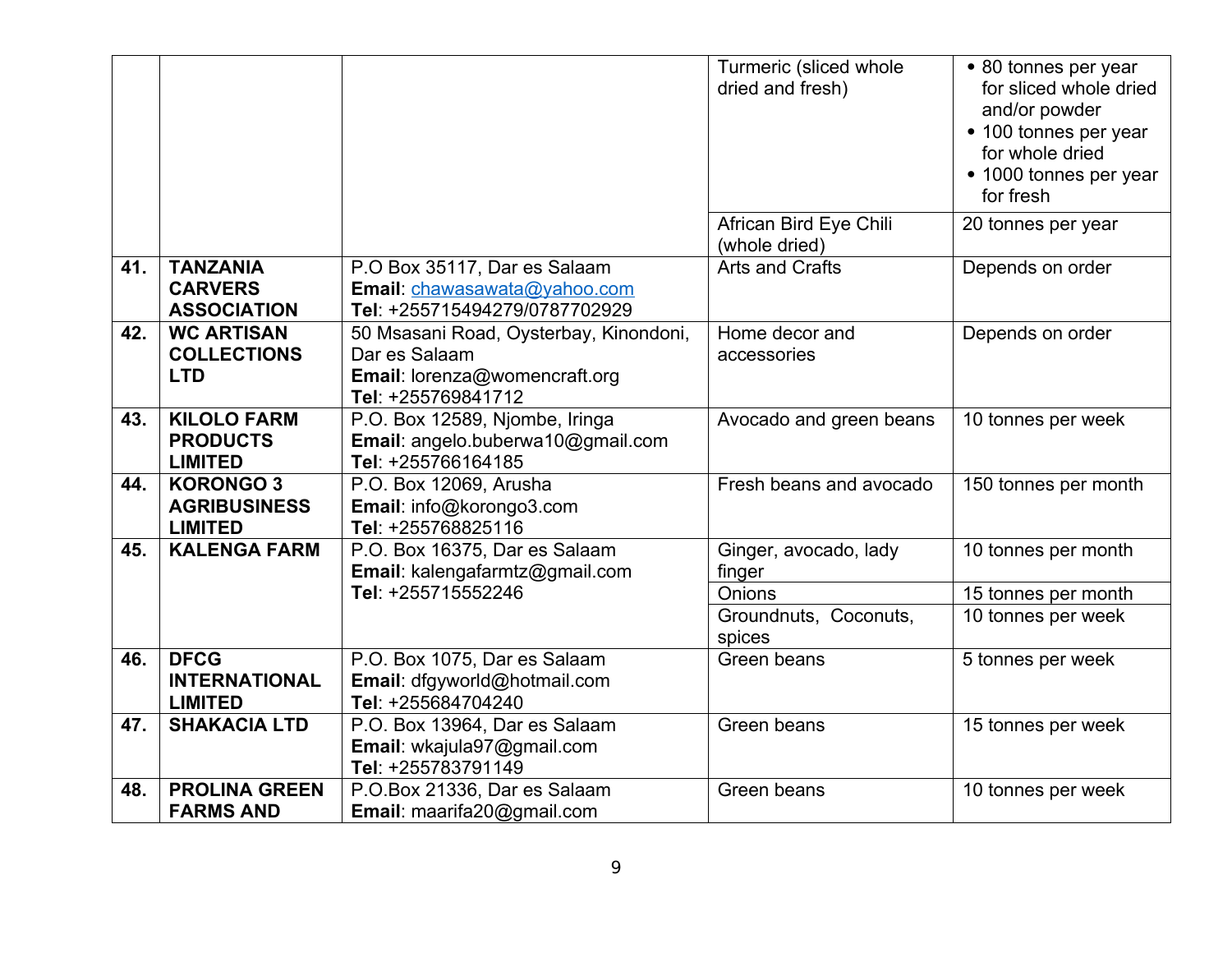|     | <b>AGRO – ALLIED</b>                   | Tel: +255717520520                                     |                              |                        |
|-----|----------------------------------------|--------------------------------------------------------|------------------------------|------------------------|
|     | <b>LTD</b>                             |                                                        |                              |                        |
| 49. | <b>HOME</b>                            | P.O. Box 14256, Arusha                                 | Green beans                  | 10 tonnes per week     |
|     | <b>VEGETABLES</b>                      | Email:                                                 |                              |                        |
|     | <b>TANZANIA</b>                        | mussamvungi.homevegtz@gmail.com                        |                              |                        |
|     | <b>LIMITED</b>                         | Tel: +255784326206                                     |                              |                        |
| 50. | <b>BUTURI</b>                          | P.O. Box 12493, Dar es Salaam                          | Green beans                  | 10 tonnes per week     |
|     | <b>INVESTIMENT</b>                     | Email: buturiinvestments@gmail.com                     |                              |                        |
|     |                                        | Tel: +2552221127553                                    |                              |                        |
| 51. | <b>SKYFOOD</b>                         | P.O. Box 1267, Arusha                                  | Fresh green beans            | 3 tonnes per month     |
|     | <b>TANZANIA LTD</b>                    | Email: shoo@skytelafrica.com                           |                              |                        |
|     |                                        | Tel: +255787662 200                                    |                              |                        |
| 52. | <b>HBS AGRI</b>                        | P. O. Box 90600, Dar es Salaam                         | <b>Fruits and Vegetables</b> | 7,000 pieces per week  |
|     | <b>ENTERPRISES</b>                     | Email: bajwaabdul11@gmail.com                          |                              |                        |
|     | CO. LTD.                               | Tel: +255672524002                                     |                              |                        |
| 53. | <b>JOG AGRI-</b>                       | P.O. Box 6663, Dar es Salaam                           | Papaya                       | 800 pieces per week    |
|     | <b>CONSULT AND</b>                     | Email: jackson.bwire@yahoo.com                         |                              |                        |
|     | <b>SOLUTIONS (T)</b>                   | Tel: +255715500136                                     |                              |                        |
|     | <b>LIMITED</b>                         |                                                        |                              |                        |
| 54. | <b>JANETH</b>                          | P.O. Box 72667, Kilimanjaro                            | Fresh banana                 | 100 tonnes per month   |
|     | <b>WILFRED</b>                         | Email: janethmwanga@gmail.com                          |                              |                        |
|     | <b>MWANGA</b>                          | Tel: +255622913221                                     |                              |                        |
| 55. | <b>BUYAS GLOBAL</b><br><b>AGENCIES</b> | P.O. Box 22, Simiyu<br>Email: samson.buyamba@gmail.com | Turmeric                     | 30 tonnes per order    |
|     |                                        | Tel: +255282700028 +255712111111/                      | <b>Black pepper</b>          | 30 tonnes per order    |
|     |                                        | +255783000937                                          | Cinnamon                     | 30 tonnes per order    |
| 56. | <b>ALASKA</b>                          | P.O. Box 110075, Dar es Salaam                         | <b>Rice</b>                  | 200 tonnes per order   |
|     | <b>TANZANIA</b>                        | Email: info@alaskatz.com                               |                              |                        |
|     | <b>INDUSTRIES LTD</b>                  | Tel: +255686170300                                     |                              |                        |
| 57. | <b>TRADE AFRICA</b>                    | P. O. Box 33187, Dar es Salaam                         | Mixed spices                 | 10 tonnes per order    |
|     | <b>NETWORK-</b>                        | Email: tantanzania@yahoo.com/                          |                              |                        |
|     | <b>TANZANIA</b>                        | imitrailala@yahoo.co.uk                                |                              |                        |
|     |                                        | Tel: +255222807707                                     |                              |                        |
| 58. | <b>RAPHAEL GROUP</b>                   | P.O.Box 1510, Mbeya                                    | <b>Rice</b>                  | 3,000 tonnes per order |
|     |                                        | Email: mwakipesilelazro@ymail.com/                     |                              |                        |
|     |                                        | ezekiaw@gmail.com                                      |                              |                        |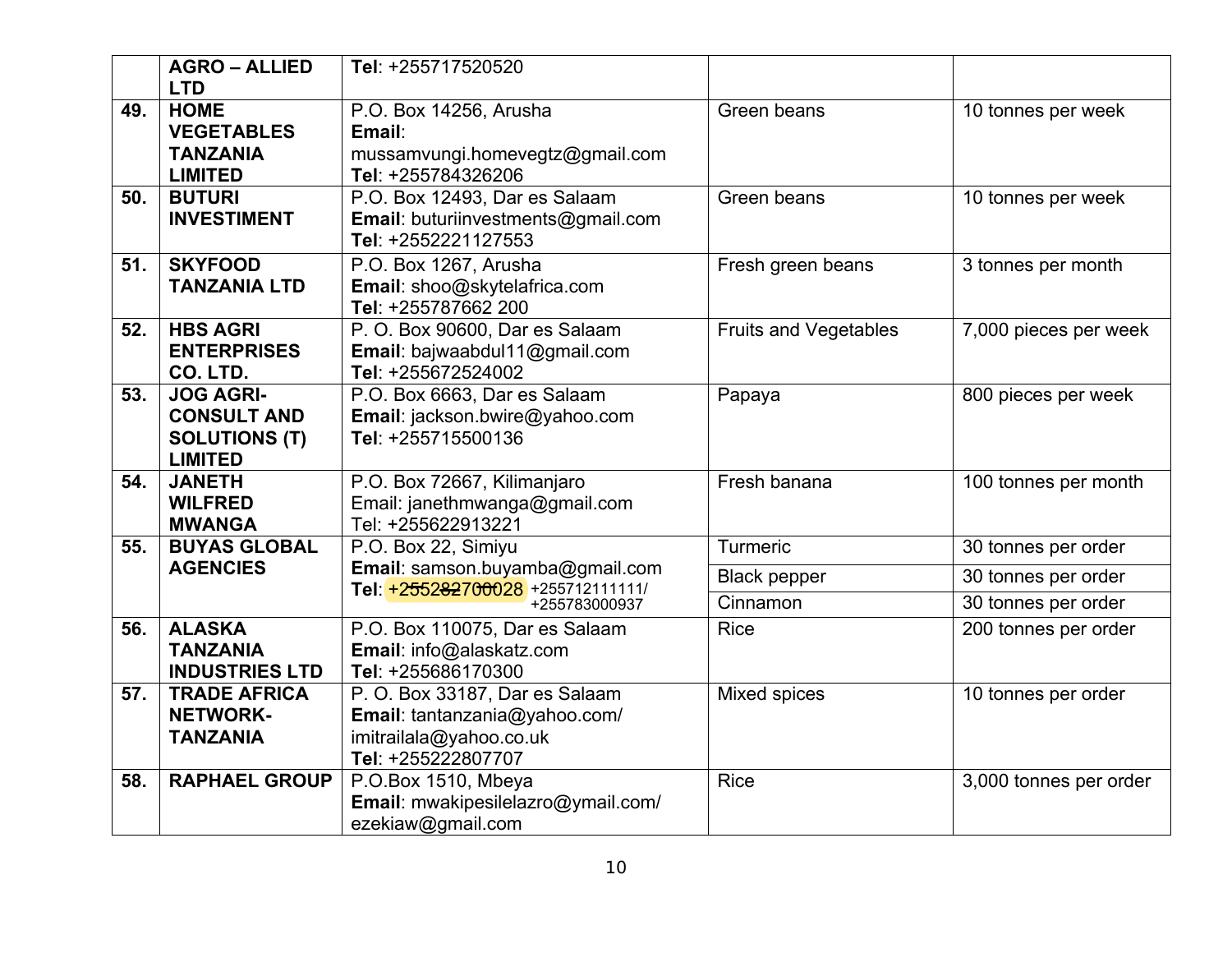|     |                      | Tel: +255768333518                            |                                   |                        |
|-----|----------------------|-----------------------------------------------|-----------------------------------|------------------------|
| 59. | <b>RUAHA MILLING</b> | P.O. Box 2145, Iringa                         | <b>Rice</b>                       | 1,400 tonnes per order |
|     | <b>CO.LTD</b>        | Email: ruahamilling@yahoo.com                 |                                   |                        |
|     |                      | Tel: +255754641088                            |                                   |                        |
| 60. | <b>ANGELO</b>        | P.O. Box 62949, Pwani                         | <b>Rice</b>                       | 500 tonnes per month   |
|     | <b>INNOVATION</b>    | Email: angelo.buberwa10@gmail.com             |                                   |                        |
|     | <b>COMPANY</b>       | Tel: +255678383336                            |                                   |                        |
| 61. | <b>FURAHA</b>        | P.O. Box 42759, Dar es Salaam                 | <b>Rice</b>                       | 60 tonnes per week     |
|     | <b>THOMAS</b>        | Email: shadrackjacob3@gmail.com               |                                   |                        |
|     | <b>MGALULA</b>       | Tel: +255743162575                            |                                   |                        |
| 62. | <b>ARUSHA MEAT</b>   | P.O. Box 14167, Arusha                        | Lamb, goat and beef meat          | 210 tonnes per week    |
|     | <b>COMPANY</b>       | Email: manager@arushameat.co.tz               |                                   |                        |
|     |                      | Tel: +255784993858                            |                                   |                        |
| 63. | <b>TITAN VENTURE</b> | P.O. Box 71708, Dar es Salaam                 | <b>Chilled Fresh Mutton &amp;</b> | Depends on order       |
|     | <b>GROUP LTD T/A</b> | Plot N. 1110, Pamba Crescent, Masaki          | Lamb; Avocado                     |                        |
|     | <b>NATURE</b>        | Email: marie@natureagrofresh.com              |                                   |                        |
|     | <b>AGROFRESH LTD</b> | Tel: +255762771155                            |                                   |                        |
| 64. | <b>TANCROPS</b>      | P.O. Box 22608, Dar es Salaam                 | Avocado                           | 200 tonnes per week    |
|     | <b>TRADING</b>       | Email:                                        | Spices (mixed)                    | 5,000 tonnes per month |
|     | <b>LIMITED</b>       | hemed@southerncommodities.co.tz/              | Green mung beans                  | 500 tonnes per order   |
|     |                      | hemed@tancropsltd.co.tz<br>Tel: +255689373799 | Goat meat                         | 10 tonnes per month    |
| 65. | <b>MONDULI</b>       | P.O. Box 667, Arusha                          | Green coffee                      | 800 tonnes per order   |
|     | <b>COFFEE ESTATE</b> | Email: info@mondulcoffee.com                  |                                   |                        |
|     | <b>LTD</b>           | Tel: +255754242440                            |                                   |                        |
| 66. | <b>COMMUNAL</b>      | P.O. Box 3002, Mbeya                          | Green coffee                      | 100 tonnes per order   |
|     | <b>SHAMBA LTD</b>    | Email:                                        |                                   |                        |
|     |                      | kerembaw@communalshamba.coffee.co             |                                   |                        |
|     |                      | m                                             |                                   |                        |
|     |                      | Tel: +225765501023                            |                                   |                        |
| 67. | <b>KAGERA TEA</b>    | P.O. Box 462, Kagera                          | Tea                               | 432 tonnes per order   |
|     | <b>COMPANY</b>       | Email: drmgimba@gmail.com                     |                                   |                        |
|     | <b>LIMITED</b>       | Tel: +255754596342                            |                                   |                        |
| 68. | <b>KATIKA AFRICA</b> | P.O. Box 105069, Dar es Salaam                | Green coffee                      | 4 tonnes per month     |
|     | <b>LIMITED</b>       | Email: hannabassam@gmail.com/                 | Cardamon and black                |                        |
|     |                      | hanna.alakaili@katikaafrika.com               |                                   | 3 containers per order |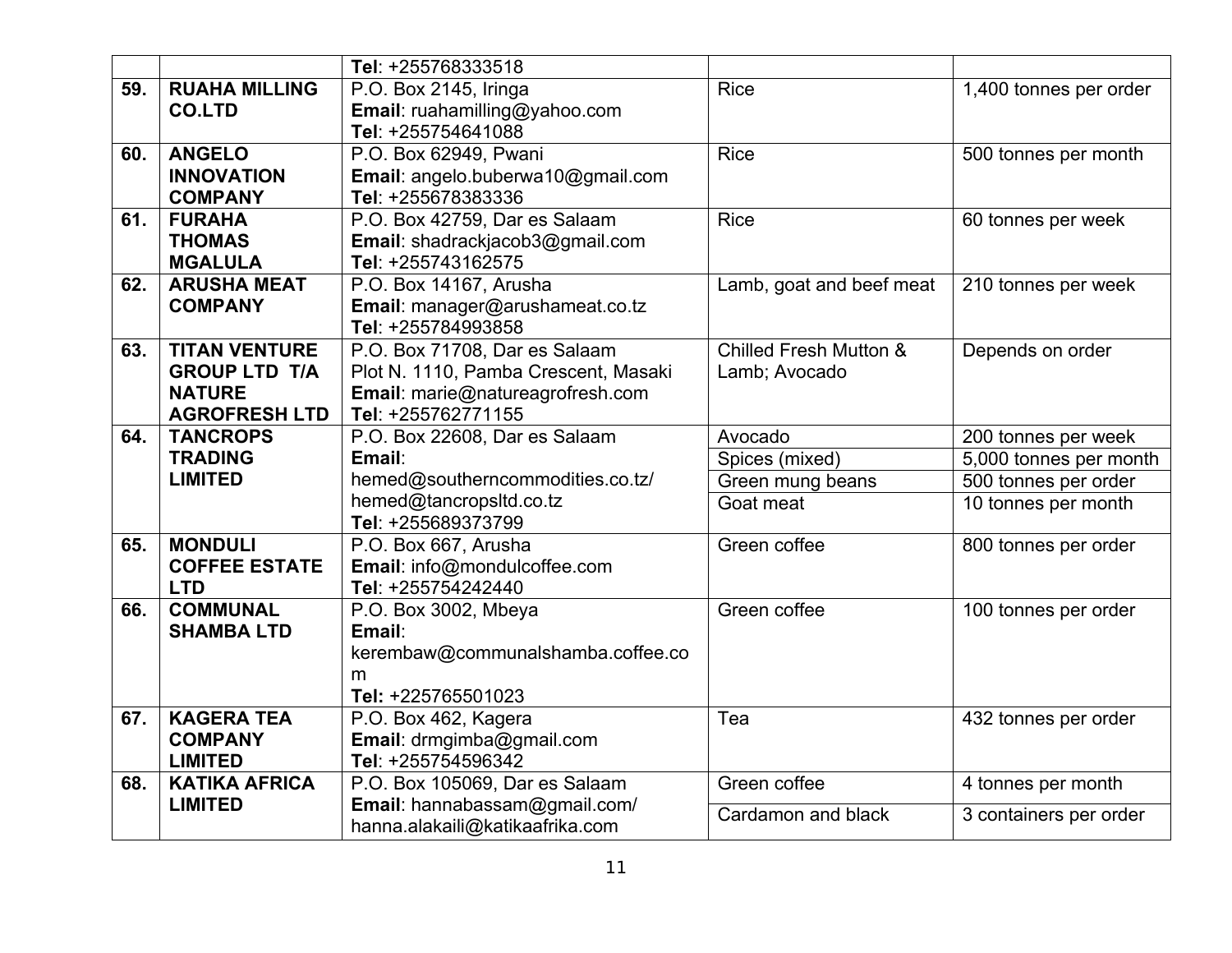|     |                       | Tel: +255767622986                    | pepper                     |                        |
|-----|-----------------------|---------------------------------------|----------------------------|------------------------|
| 69. | <b>KILIMANJARO</b>    | P.O. Box 2562, Dar es Salaam          | Coffee                     | 5,000 tonnes per order |
|     | <b>CABLES T</b>       | 161/1 Kurasini Mianzini, Kilwa road   |                            |                        |
|     | <b>LIMITED</b>        | Email: prolificusconsult@gmail.com    |                            |                        |
|     |                       | Tel: +255755905173/+255767210735      |                            |                        |
| 70. | <b>MKEMI AGRIX</b>    | Kigamboni Mjimwema, Dar es Salaam     | Cashew nuts                | 500 tonnes per order   |
|     | <b>CO. LIMITED</b>    | Email: mkemisalum@gmail.com           |                            |                        |
|     |                       | Tel: +255715847474                    |                            |                        |
| 71. | <b>AKROS LIMITED</b>  | SIDO, Mtwara                          | <b>Cashew Nuts Kernels</b> | 60 tonnes per order    |
|     |                       | Email: john@akros.co.tz               |                            |                        |
|     |                       | Tel: +255714060687                    |                            |                        |
| 72. | <b>ELEMENTS</b>       | P.O Box 62220, Dar es Salaam          | Cashew nuts, sesame        | 5,000 ton per order    |
|     | <b>LIMITED</b>        | 369 Toure Drive, Oysterbay            | seeds, chick peas, green   |                        |
|     |                       | Email: cosmas@elements.co.tz          | mung, beans, coffee,       |                        |
|     |                       | Tel: +255222451832                    | cocoa, peanuts, maize,     |                        |
|     |                       |                                       | rice, avocados             |                        |
| 73. | <b>MWEBRANIA</b>      | P.O. Box 7171 Dar es Salaam           | Grains                     | 100 tonnes per order   |
|     | <b>GRAINS SELLERS</b> | Azimio kazikazin, Temeke district     |                            |                        |
|     | <b>COMPANY LTD</b>    | Email: byarugabakato@gmail.com        |                            |                        |
|     |                       | Tel: +255683014750                    |                            |                        |
| 74. | <b>MSF PUREFRESH</b>  | P.O. Box 35609, Dar es Salaam         | Cashews, sesame,           | Depends on order       |
|     | <b>ORGAJIC</b>        | Email: Info@purefresh.co.tz           | peanuts                    |                        |
|     |                       | Tel: +255786427797                    |                            |                        |
| 75. | <b>SAMINAS GROUP</b>  | P.O.Box 2092, Dar es Salaam           | <b>Agro Products</b>       | 12,000 tonnes per      |
|     | <b>LIMITED</b>        | Elite City Building 4th Floor, Samora |                            | month                  |
|     |                       | Avenue,                               |                            |                        |
|     |                       | Email: info.saminasgroup@gmail.com    |                            |                        |
|     |                       | Tel: +255762001557/                   |                            |                        |
|     |                       | +255620176064/+255767843551           |                            |                        |
| 76. | <b>MAM</b>            | P.O. Box 55162, Dar es Salaam         | Cashew nuts                | 30 tonnes per order    |
|     | <b>CASHEWNUT</b>      | Email: mamnuts2009@gmail.com          |                            |                        |
|     |                       | Tel: +255688992288                    |                            |                        |
| 77. | <b>RAIHAN</b>         | Email: raihanzaffaran@gmail.com       | Vanila, green cardamom     | Depends on order       |
|     | <b>ZAFFARAN</b>       | Tel: +255719596772                    |                            |                        |
| 78. | <b>EXCEL TRADING</b>  | Dar es saalam                         | Cereals, nuts, suflower,   | 5,000 tonnes per order |
|     | <b>CO. LTD</b>        | Email: tzfoodexport@gmail.com         | palm oil                   |                        |